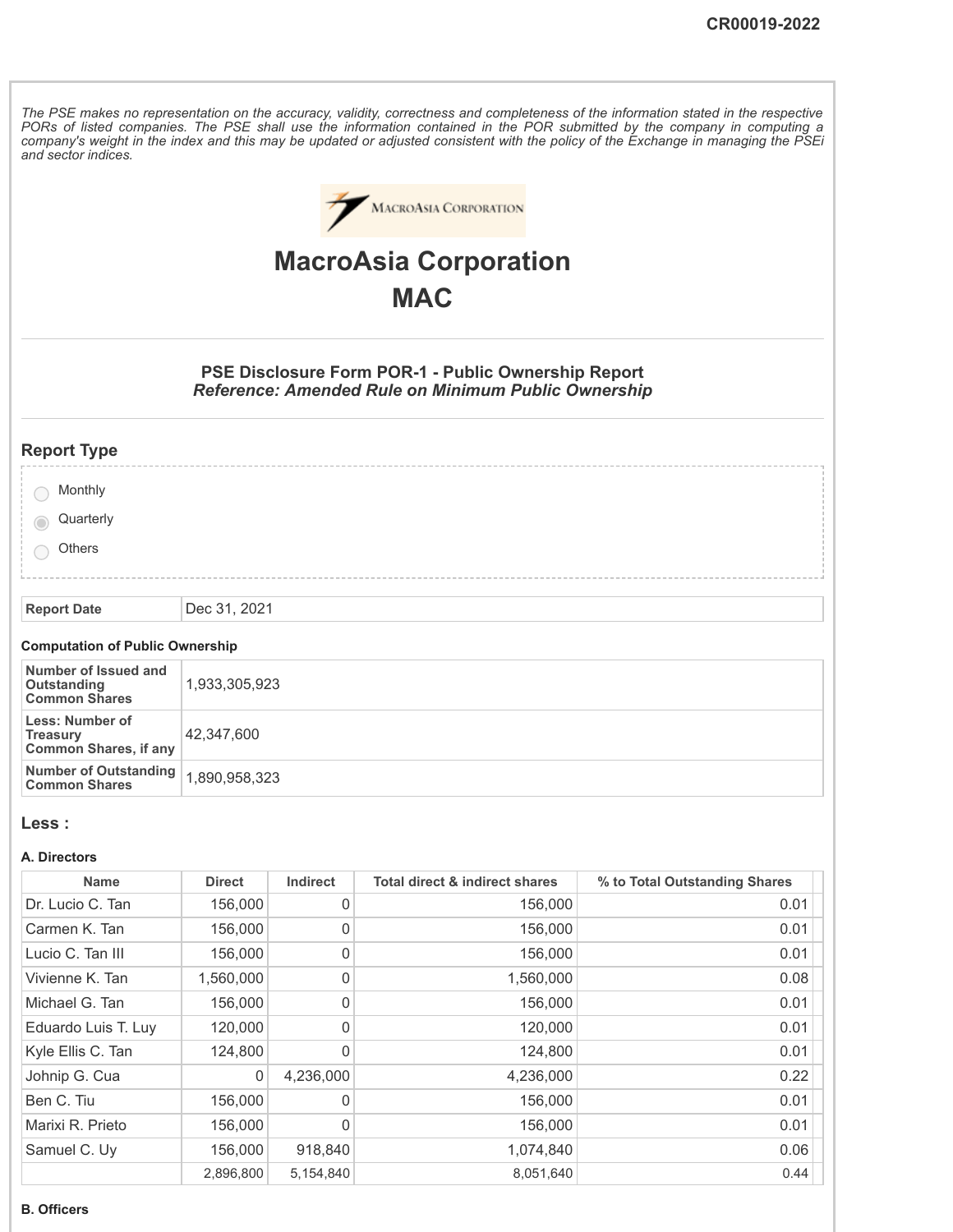| <b>Name</b>                     | <b>Direct</b> | Indirect            | Total direct & indirect shares | % to Total Outstanding Shares |
|---------------------------------|---------------|---------------------|--------------------------------|-------------------------------|
| Atty. Florentino M. Herrera III |               | 358,800   8,375,564 | 8.734.364                      | 0.46                          |
|                                 |               | 358,800 8,375,564   | 8.734.364                      | 0.46                          |

# **C. Principal/Substantial Stockholders**

| <b>Name</b> | <b>Direct</b> | <b>Indirect</b> | Total direct & indirect shares | % to Total Outstanding Shares |
|-------------|---------------|-----------------|--------------------------------|-------------------------------|
|             |               |                 |                                |                               |
|             |               |                 |                                |                               |

## **D. Affiliates**

| <b>Name</b>                            | <b>Direct</b> | Indirect    | <b>Total direct &amp; indirect</b><br>shares | % to Total Outstanding<br><b>Shares</b> |
|----------------------------------------|---------------|-------------|----------------------------------------------|-----------------------------------------|
| Baguio Gold Holdings Corp.             | 137,280,000   | $\mathbf 0$ | 137,280,000                                  | 7.26                                    |
| Conway Equities, Inc.                  | 132,771,600   | $\mathbf 0$ | 132,771,600                                  | 7.02                                    |
| Pan Asia Securities Corp.              | 111,958,302   | $\mathbf 0$ | 111,958,302                                  | 5.92                                    |
| Solar Holdings Corp.                   | 92,040,000    | $\mathbf 0$ | 92,040,000                                   | 4.87                                    |
| Dragonstar Management Corp             | 83,850,000    | $\mathsf 0$ | 83,850,000                                   | 4.43                                    |
| Profound Holdings, Inc.                | 74,100,000    | $\mathbf 0$ | 74,100,000                                   | 3.92                                    |
| Excel Ventures, Inc                    | 73,951,800    | $\Omega$    | 73,951,800                                   | 3.91                                    |
| <b>Bigearth Equities Corporation</b>   | 72,540,000    | $\mathsf 0$ | 72,540,000                                   | 3.84                                    |
| Palomino Ventures, Inc.                | 45,084,000    | $\mathbf 0$ | 45,084,000                                   | 2.38                                    |
| Primeline Realty, Inc                  | 39,000,000    | $\mathbf 0$ | 39,000,000                                   | 2.06                                    |
| Artisan Merchandising Corp             | 39,000,000    | $\mathbf 0$ | 39,000,000                                   | 2.06                                    |
| Golden Path Realty Corporation         | 39,000,000    | $\mathbf 0$ | 39,000,000                                   | 2.06                                    |
| Clipper 8 Realty & Development<br>Corp | 39,000,000    | $\mathbf 0$ | 39,000,000                                   | 2.06                                    |
| Absolute Holdings & Equities, Inc      | 39,000,000    | $\mathbf 0$ | 39,000,000                                   | 2.06                                    |
| Caravan Holdings Corporation           | 39,000,000    | $\mathbf 0$ | 39,000,000                                   | 2.06                                    |
| <b>Quality Holdings Inc</b>            | 39,000,000    | $\mathbf 0$ | 39,000,000                                   | 2.06                                    |
| Sunway Equities inc                    | 35,053,200    | $\mathbf 0$ | 35,053,200                                   | 1.85                                    |
| Infinity Equities Incorporated         | 34,320,000    | $\mathbf 0$ | 34,320,000                                   | 1.81                                    |
| <b>Bestview Development Corp</b>       | 34,320,000    | $\mathbf 0$ | 34,320,000                                   | 1.81                                    |
| <b>Basic Options Inc</b>               | 34,320,000    | $\mathbf 0$ | 34,320,000                                   | 1.81                                    |
| <b>Winsor Merchandising Corp</b>       | 34,320,000    | $\mathbf 0$ | 34,320,000                                   | 1.81                                    |
| Prima Equities & Investments Corp      | 34,320,000    | $\mathbf 0$ | 34,320,000                                   | 1.81                                    |
| Legacy Holdings Inc                    | 34,320,000    | $\mathbf 0$ | 34,320,000                                   | 1.81                                    |
| Kinston Realty & Development Corp      | 34,320,000    | $\mathbf 0$ | 34,320,000                                   | 1.81                                    |
| <b>Wonderoad Corporation</b>           | 12,500,000    | $\mathbf 0$ | 12,500,000                                   | 0.66                                    |
|                                        | 1,384,368,902 | 0           | 1,384,368,902                                | 73.15                                   |

# **E. Government**

| <b>Name</b> | <b>Direct</b> | Indirect | Total direct & indirect shares | % to Total Outstanding Shares |
|-------------|---------------|----------|--------------------------------|-------------------------------|
|             |               |          |                                |                               |
|             |               |          |                                |                               |

## **F. Banks**

| <b>Name</b> | <b>Direct</b> | Indirect | Total direct & indirect shares | % to Total Outstanding Shares |
|-------------|---------------|----------|--------------------------------|-------------------------------|
|             |               |          |                                |                               |
|             |               |          |                                |                               |

## **G. Employees**

| <b>Name</b> | <b>Direct</b> | Indirect | Total direct & indirect shares | % to Total Outstanding Shares |
|-------------|---------------|----------|--------------------------------|-------------------------------|
|             |               |          |                                |                               |
|             |               |          |                                |                               |